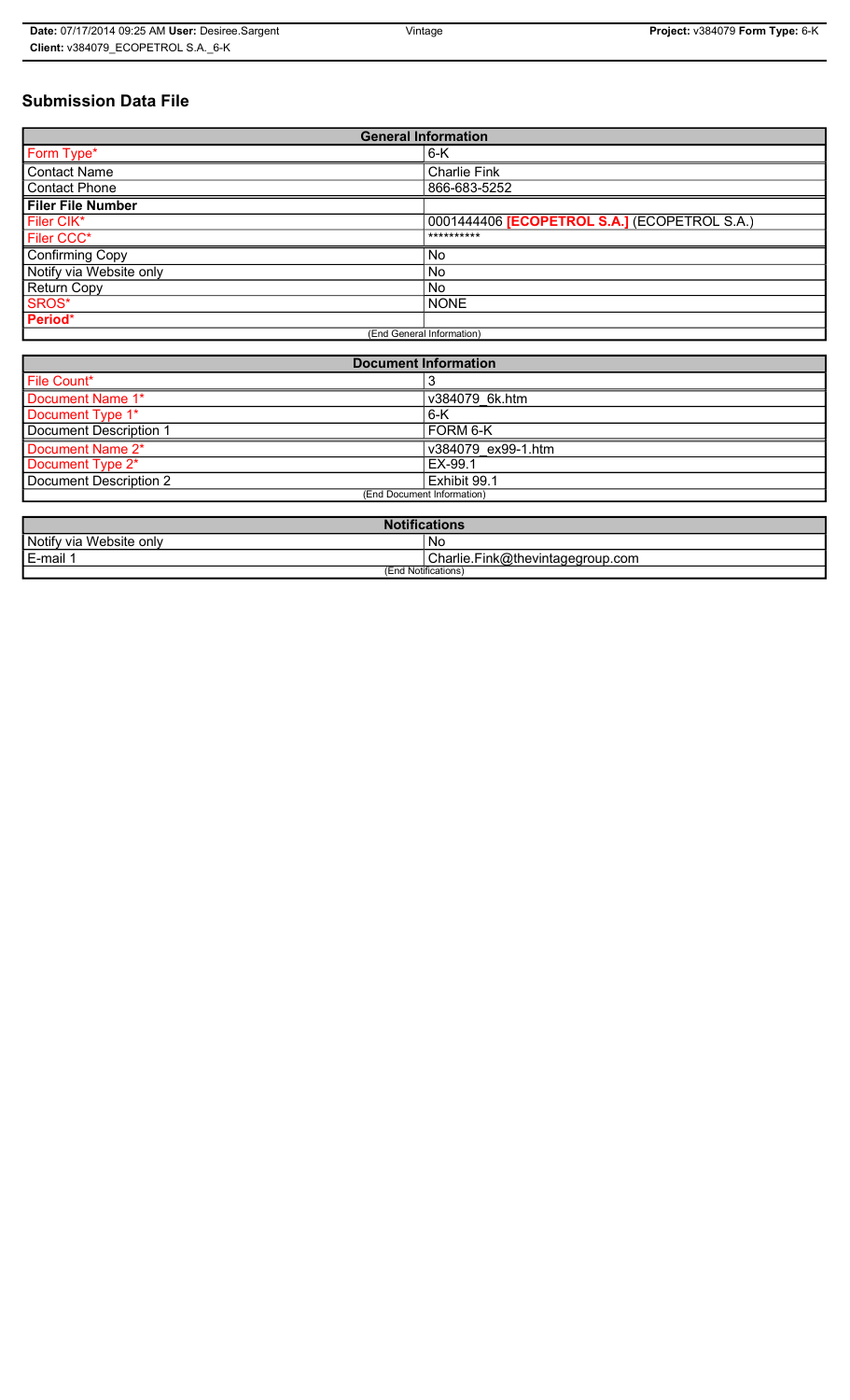### **UNITED STATES**

#### **SECURITIES AND EXCHANGE COMMISSION Washington, D.C. 20549**

#### **FORM 6-K**

### **REPORT OF FOREIGN PRIVATE ISSUER PURSUANT TO RULE 13a-16 OR 15d-16 UNDER THE SECURITIES EXCHANGE ACT OF 1934**

For the month of July, 2014 Commission File Number 001-34175

ECOPETROL S.A.

(Exact name of registrant as specified in its charter)

N.A.

(Translation of registrant's name into English)

COLOMBIA

(Jurisdiction of incorporation or organization)

Carrera 7 No. 37 – 69 BOGOTA – COLOMBIA

(Address of principal executive offices)

Indicate by check mark whether the registrant files or will file annual reports under cover of Form 20-F or Form 40-F.

Form 20-F $\boxtimes$  Form 40-F $\square$ 

Indicate by check mark if the registrant is submitting the Form 6-K in paper as permitted by Regulation S-T Rule 101(b)(1)

 $Yes \Box No \boxtimes$ 

Indicate by check mark if the registrant is submitting the Form 6-K in paper as permitted by Regulation S-T Rule 101(b)(7)

 $Yes \Box No \boxtimes$ 

Indicate by check mark whether the registrant by furnishing the information contained in this form is also thereby furnishing the information to the Commission pursuant to Rule 12g3-2(b) under the Securities Exchange Act of 1934.

#### $Yes \Box No \boxtimes$

If "Yes" is marked, indicate below the file number assigned to the registrant in connection with Rule 12g3-2(b): 82- N/A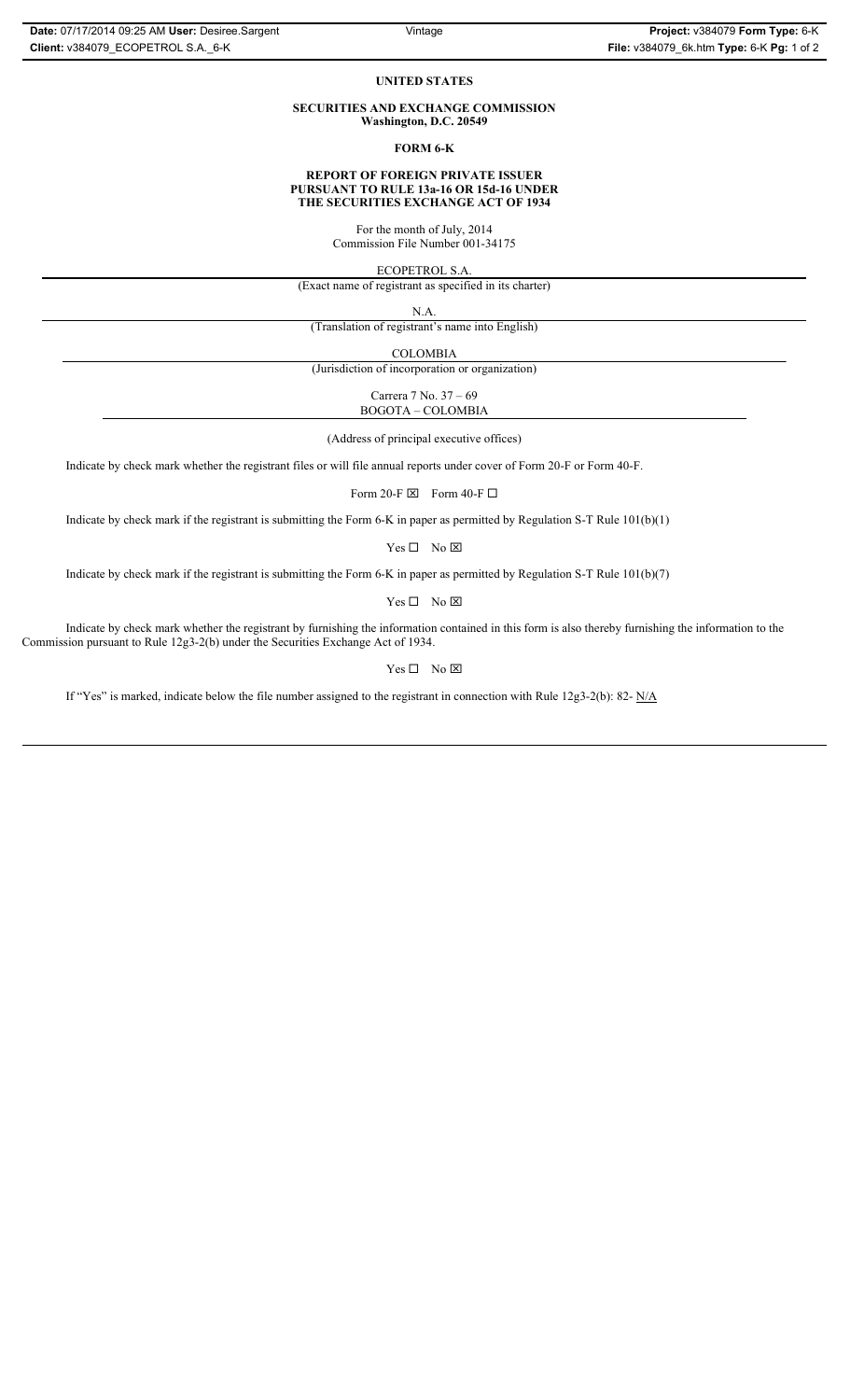# **SIGNATURES**

Pursuant to the requirements of the Securities Exchange Act of 1934, the registrant has duly caused this report to be signed on its behalf by the undersigned, thereunto duly authorized.

Ecopetrol S.A.

By: /s/ Magda N. Manosalva Name: Magda N. Manosalva Title: Chief Financial Officer

Date: July 16, 2014